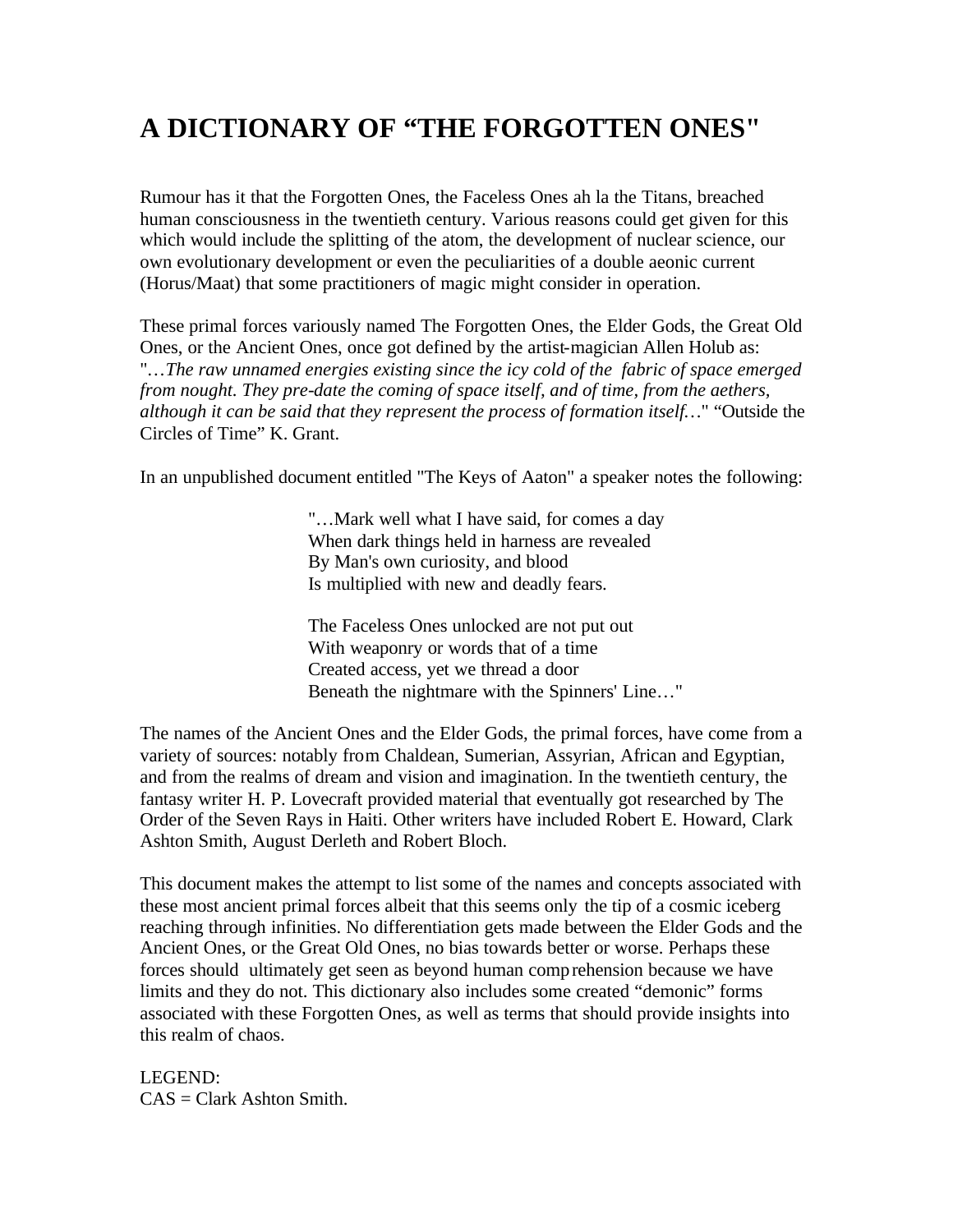CJM = Cincinnati Journal of Magick  $HEB = Hebrew.$  $HPL = H.P.$  Lovecraft.  $KG =$  Kenneth Grant. MU = Myth Unknown ie Lemuria, Atlantis etc or Unpublished documents held by this writer. NEC = The Necronomicon. SAB = Sumerian and/or Assyrian-Babylonian. SM = The Sirius Mystery, Robert Temple.

NB: Some of the names listed here, at this point in time, have dominated world research. This should not mean the lesser known names have minimal value or usefulness. The individual scanning such words and concepts should *leap* upon those that *feel* worthwhile of pursuit and understanding. But beware, death or insanity wait upon those explorers, going deeper, who operate with a single mote of ego. It has gotten rumoured that the Forgotten Ones are not encountered as much as *channelled* through the operator, and feed upon such elements as ego.

## **THE FORGOTTEN ONES**

AATON (MU): Aaton is the House or Cell (Egyptian, *Aat*) of the primal *On* (*Om*), or the Essence (Hebrew, *ATh*) of *On*. The gestalt of ALL life on this sphere could get defined as *The House of On.*

ABHOTH (CAS): The gulf of slimy fission which seems the mother and father of all uncleanliness, the coeval of the oldest gods.

ABSU (SAB): Sphere of the Primum Mobile. See Nar Mattaru.

ADAR (SAB): Sphere of Saturn. See Ninib.

AFEKH (MU): Guardian of Korezain and Challenger. Wind Breaker with cloven sword.

AFORGOMON (CAS): God of the cycles of time.

AG (SAB): Fire.

AGGA (NEC): The Elder sign.

AGGRA (MU): Lord of annihilation. Eater of the Self.

AGRU (SAB): Aries.

AIWASS (KG): Kenneth Grant defines Aiwass (or Aiwaz) as a praeter-human entity.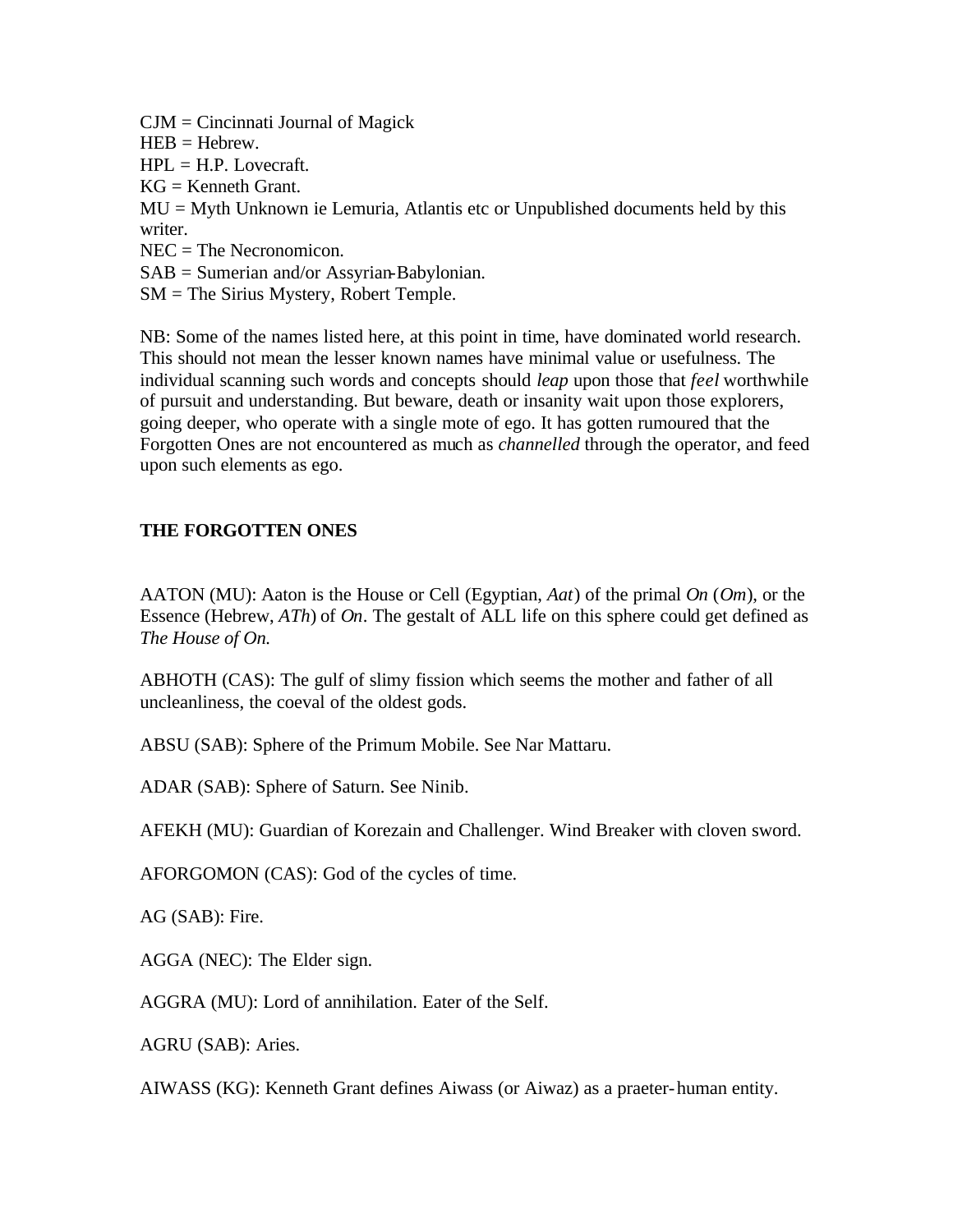Aiwass transmitted Liber AL Vel Legis, *The Book of the Law*, to Aleister Crowley in 1904. One of the few open channels between humanity and the Great Old Ones. Aiwass represents the dark twin, Hoor-paar-Kraat, which equates with Set, Sirius "B", the veiled realms of Amenta and "Universe B".

AKARIS (MU): Thread-Shaper. Associated with Ursa Major.

AKRABU (SAB): Scorpion Man. Scorpius.

AL (HEB): God, the Most Ancient One, the Great Old One.

AL AZIF (HPL): In Arabic, the original title of "The Necronomicon".

ALMASS, THE (HPL): Haunters of the Gobi Desert.

ANNA (SAB): Air.

ANNEDOTI (SM): The repulsive or abhorrent ones. Name given by Berosus to the Great Old Ones in amphibious form.

ANNUNAKI (NEC): The seven Lords of the Underworld. The Dog-Faced.

ANU (SAB): Sphere of the Ain. Lord of the Heavens. The Great Watcher (with Enlil and Enki).

AOSSIC (KG): Like Aiwass, another intermediary between humanity and the Great Old Ones.

AR (NEC): The five pointed star, the pentagram.

ARAK (MU): The First Born, the Elder Gods.

ARRA (NEC): Sigil of the Covenant of the Elder Gods.

ARZIR (NEC): Gateway.

ARUKAI (MU): Shadow Lord and Guardian of the mountains of Rhyhl (R'lyeh) .

ASALLUHI (SAB): King, Lord of magic. Variation of Marduk.

ASATHOTH (MU): Destroyer. A sign, a spell of fire. The doubled sun that sets the tide. See Azathoth.

ATLACH-NACHA (CAS): The huge spider-god. Described in "The Seven Geases" as a kind of face on a squat ebon body, low down amid the several jointed legs.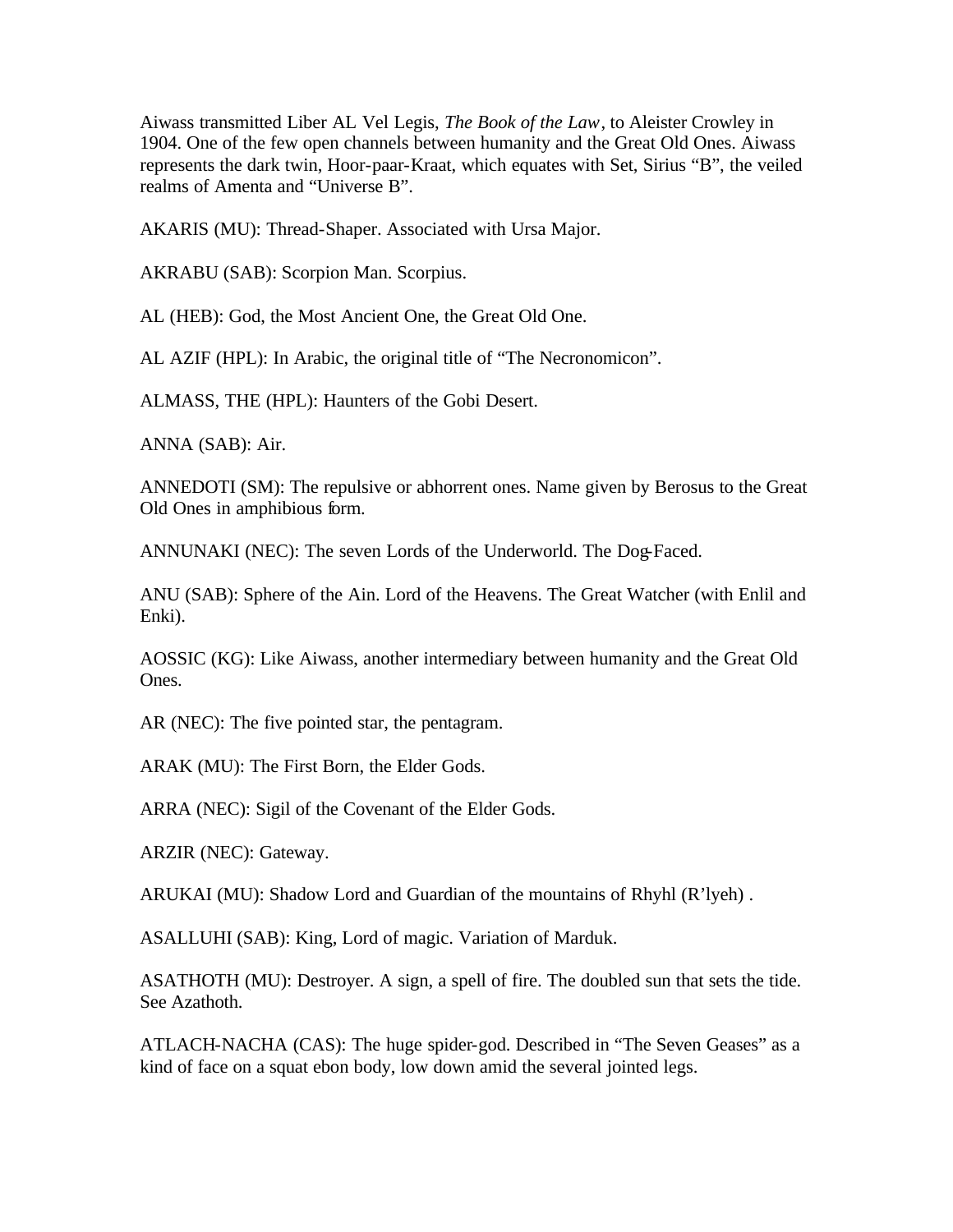AZAG (SAB): The Enchanter.

AZATHOTH (NEC): Also Asathoth. Fire (passive). Primal Chaos dwelling in the Centre of Infinity, lord of the forces of anti-space, prime mover in darkness, remover of thought and form. Azathoth equates to the Old Ones in actuality.

AZZAREYHK (MU): The way of the dreamer and the newly dead. Spinner of dreams of destruction. The Spider Queen of Space.

AZONEI (NEC): Meaning "unzoned". Forms beyond the Zonei.

AZYN (KG): Gateway to the Abyss. A variation of Azain, the Aeon of Zain

BADUR (SAB): Water.

BANDAR (NEC): The sign of the Watcher.

BEHEMOTH (HEB): The Beast of the Deep.

BES (KG): God of the circle of manifestation, the reproduction of images. Ancient Egyptian basis for word. The infinitely small and atomic point (bindu). Symbolic of the *eater,* collapsing images, from Universe B.

BESZ: See Bes.

B'HAR D'N (MU): Collectively, the rulers of the elements.

BOKRUG (HPL): The great water-lizard.

CELEPHAIS (HPL): The Dream City.

CHTHONOS (KG): The substrate of matter/energy.

CTHULHU (NEC): Variations include Set-Hulhu, 'Hul, Ctha-lu or Kutulu. Water. The Frog. Lord of the Deep Ones, initiator of dreams. The Fire of the Earth, the Power of all magic. The hidden god who lies sleeping beneath the waves in the sunken city of R'lyeh. R'lyeh equates to our subconscious. Cthulhu appears as the Old Ones' link to our dimension.

CYKRANOSH (CAS): A name for Saturn in Mhu Thulan. Tsathoggua came to Earth from Saturn in former aeons.

DAATH (HEB): The 11th power zone. The sole gate of entry into Universe B.

DAGON (HEB): The God of the Deep, given the frequency 777. Attributed to the fish, jelly-fish (as slime).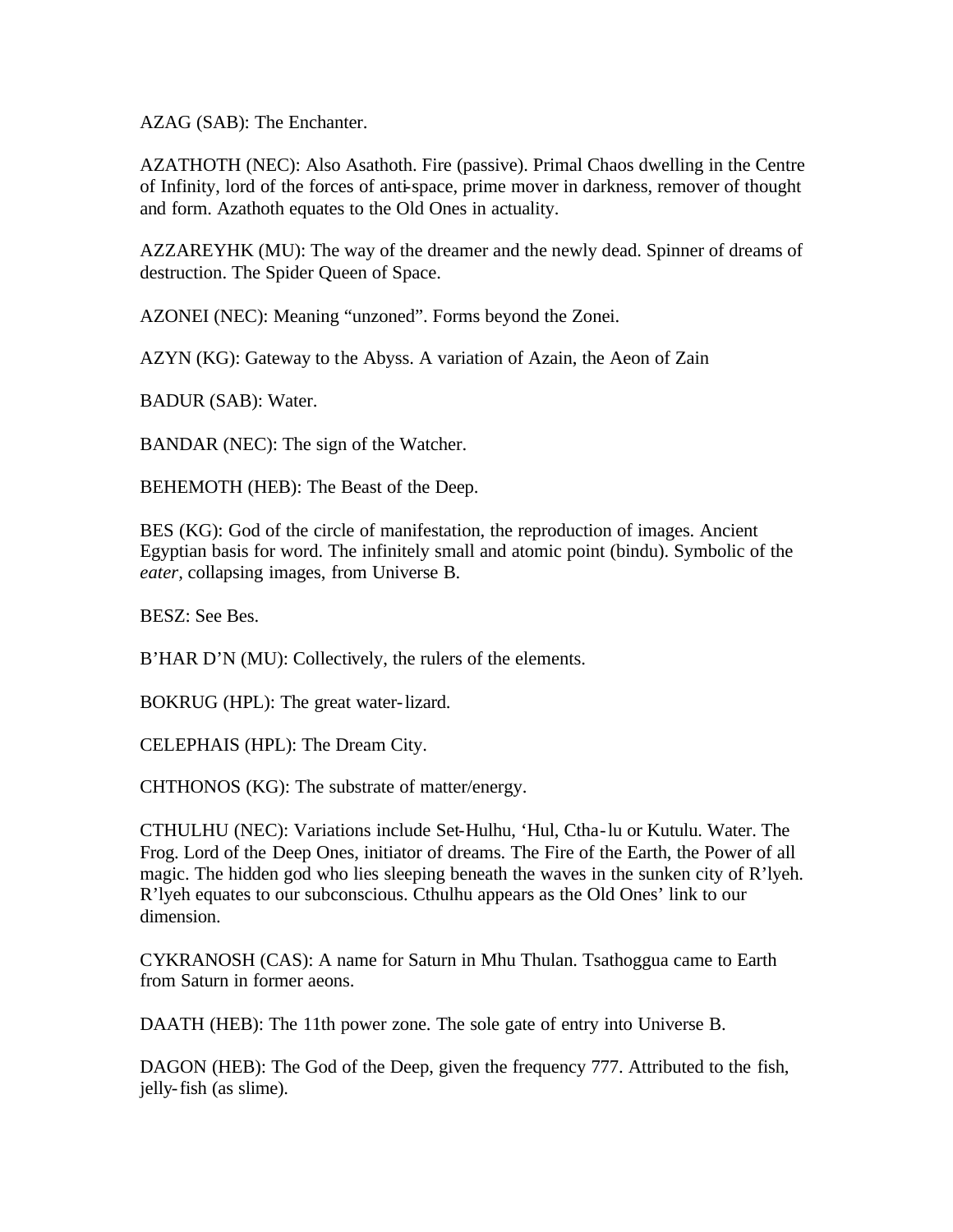DAROK (MU): Like Megor-Marduk, a challenger of Will. A predator in the realm of Gotha, the point/sphere of the dying.

DASHIKETH (MU): The third of the space-time guardians of the threshold. Represents the final triplicity of 999 with Shugal and Choronzon. Shugal, the Howler in the Desert of Set pertains to masculine energy. Choronzon equates to feminine energy and Dashiketh to the androgyne.

DHOLES, THE (HPL): Also known as Dols. Blind creepers in the dark.

DILGAN U RIKIS NUNI (SAB): Pisces.

DLIBAT (SAB): Venus.

ENKI (SAB): Sphere of the Zodiac or fixed stars. The Great Watcher (with Anu and Enlil).

ENLIL (SAB): Sphere of the Primum Mobile. The Great Watcher (with Anu and Enki).

E-RA (MU): Creator. First Light.

ERESHKIGAL (SAB): Queen of the Abyss, the lands of no return. Sister to Inanna.

ERM (SAB): Chaos, the great worm/serpent, the enemy.

GA-ESHAMON (MU): The Mark of Pain.

GANZIR (NEC): Gateway of Death, the Gate of the Shadows and Shells. A broken star.

GEH (HEB): The earth-form of Lilith, the supreme Succuba of the night.

GIBIL (NEC): Spirit of the Fire. God of destruction. Born of the golden weapon of Marduk. Also known as Gishbar. Sumerian basis.

GIRRA (NEC): Spirit of the flames. The Ever-burning One. From the Sumerian.

GISHBAR: See Gibil.

GOLDEN ONE, THE (CJM): A form of Maat and the feminine reflection of N'Aton.

GOTHA (MU): The place of dying. The battlefield.

GUDUD (SAB): Mercury.

GULA (SAB): Horned Beast. Aquarius.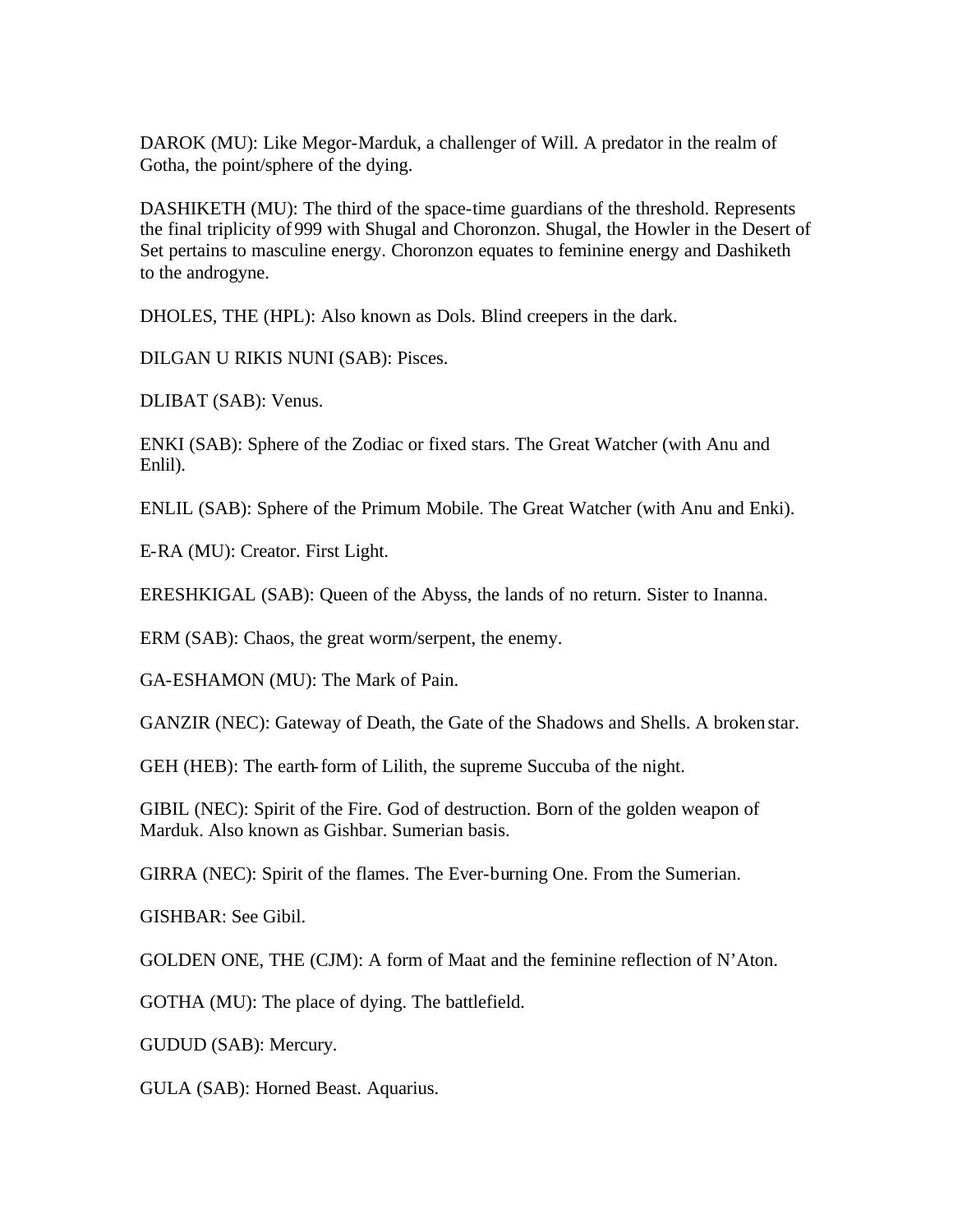HAI (CJM): One of the Forgotten Ones. Completion, birth, the projection from the womb into Malkuth. The uttering of HAI breaks down the ego-self.

HASTUR (KG): Air. The voice of the Old Ones, Avenger and Destroyer. Walker of the Wind. Hastur equates to the Old Ones' Logos or force. Exiled to Hali in the Hyades. Guards the eastern gate. Name devised by Ambrose Bierce.

HASHTUR (MU): Possible variation on Hastur. God of magic.

HUBUR (NEC): She who fashions all things. She created the monster-serpents. She summoned the Viper, the Dragon, the Winged Bull, the Great Lion, the Mad-Dog, Scorpion-Man, the Feathered-Serpents, the Horse-Man, eleven in all, with Kingu as leader, to battle the Elder Gods.

H'UL (MU): See Cthulhu.

HUMWAWA (SAB): Lord of Abominations. The South Wind. Lord of the Future. Elder brother of Pazuzu.

HZIULQUOICMNZHAH (CAS): A god of Cykaranosh, related to Tsathoggua.

IAK SAKKAK (NEC): Gateway.

IANNU (CJM): a form of Janus, the forces of the aeon extended both ways in time, the moving to completion at positive and negative infinity, thereby completing the circle. The womb, a spinning vortex, a black hole, the great yoni existing outside the universe, absorbing all until the universe is closed. Read also as Ian (aeon) Nu.

IGIGI (SAB): Sphere of the Zodiac or fixed stars, the Azonei.

IGNAIYE (CJM). The force that invokes and evokes the Great Old Ones.

IGNATOR (CJM): Conception, initiation.

IGNATYE (CJM): the process occurring within the womb leading to birth.

INANNA (SAB): Sphere of Venus. Vanquisher of death. The third gate of the Zonei. Sister to Ereshkigal of Kur. Inanna takes her own for her own, and once chosen by her no man may choose another bride.

INQUANOK (HPL): The mountain barrier to Kadath.

IREM (HPL): The City of Pillars.

ITHAQUA (NEC): The Wind-Walker. Name devised by August Derleth.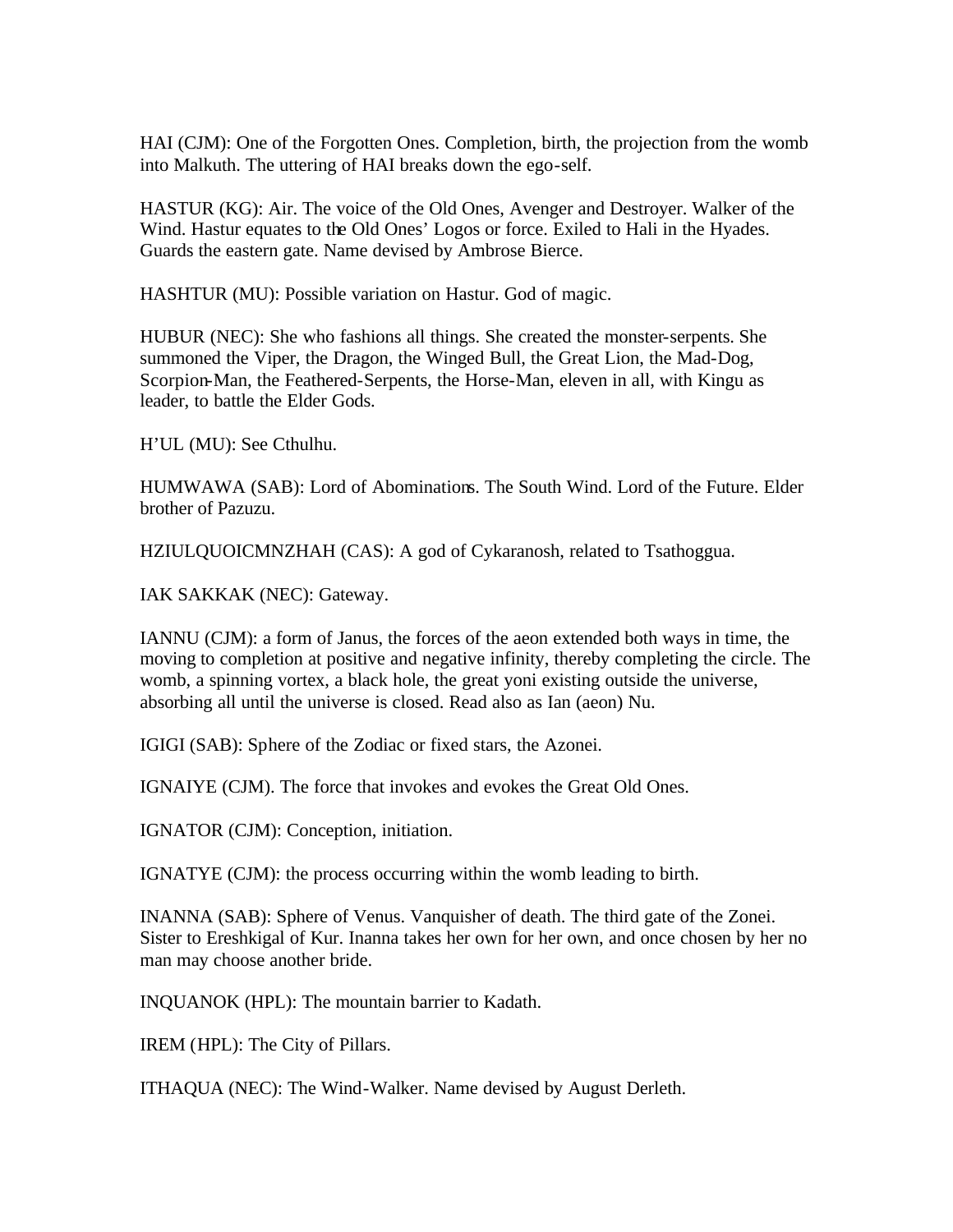IXAXAAR (KG): The secret unspeakable name of the *Hexecontalitho* or Sixtystone. The alien formula for contacting the forces of the Qlipoth.

KADATH (HPL): The cold waste, symbolic of Yuggoth, the transplutonic focus of the Forces from Outside the known universe.

KAIMANU (SAB): Saturn.

KAKKAB U ALAP SHAME (SAB): Taurus.

KALBU RABU (SAB): Leo.

KHADOR (MU): Mountain range before Rhyhl Tor.

KINGU: (NEC). Taurus. Leader of Hubur's Dragon Gods. From the blood of Kingu Marduk fashions Man. From the Sumerian for Great Emissary ie KING-GU.

KLARKASH-TON (HPL): Atlantean high priest. Lovecraft's nickname for the writer Clark Ashton Smith.

K'N-YAN (HPL): The blue litten subterranean cavern world beneath the Earth's crust.

KOREZAIN (MU): Kingdom of the Black Sun.

KOTH (KG): A dream-tower which stands sentinel in the Tunnels of Set. The "Hollow One" as the ultimate female, or Void.

KRIH, THE (MU): Keeper of the Nest.

KUR (SAB): Mountain. Also the underworld chthonic monster, Leviathan, see Tiamet.

LAKHAMU (NEC): Leo.

LAMAS (SAB): One of the Four Spirits of the Spaces. Comes from the South. Has the shape of a Lion with a human head and governs things of flame and burning wind. (See also Nattig, Sed, Ustur).

LAMMASHTU (SAB): She-fiend, slayer of women in child-birth.

LILIT (HEB): Supreme succubus. The first mate of Adam. Her children born in secret places unperceived by Man. Lilith has a number of names which include:

- Akebo
- Abito
- Amizo
- Batna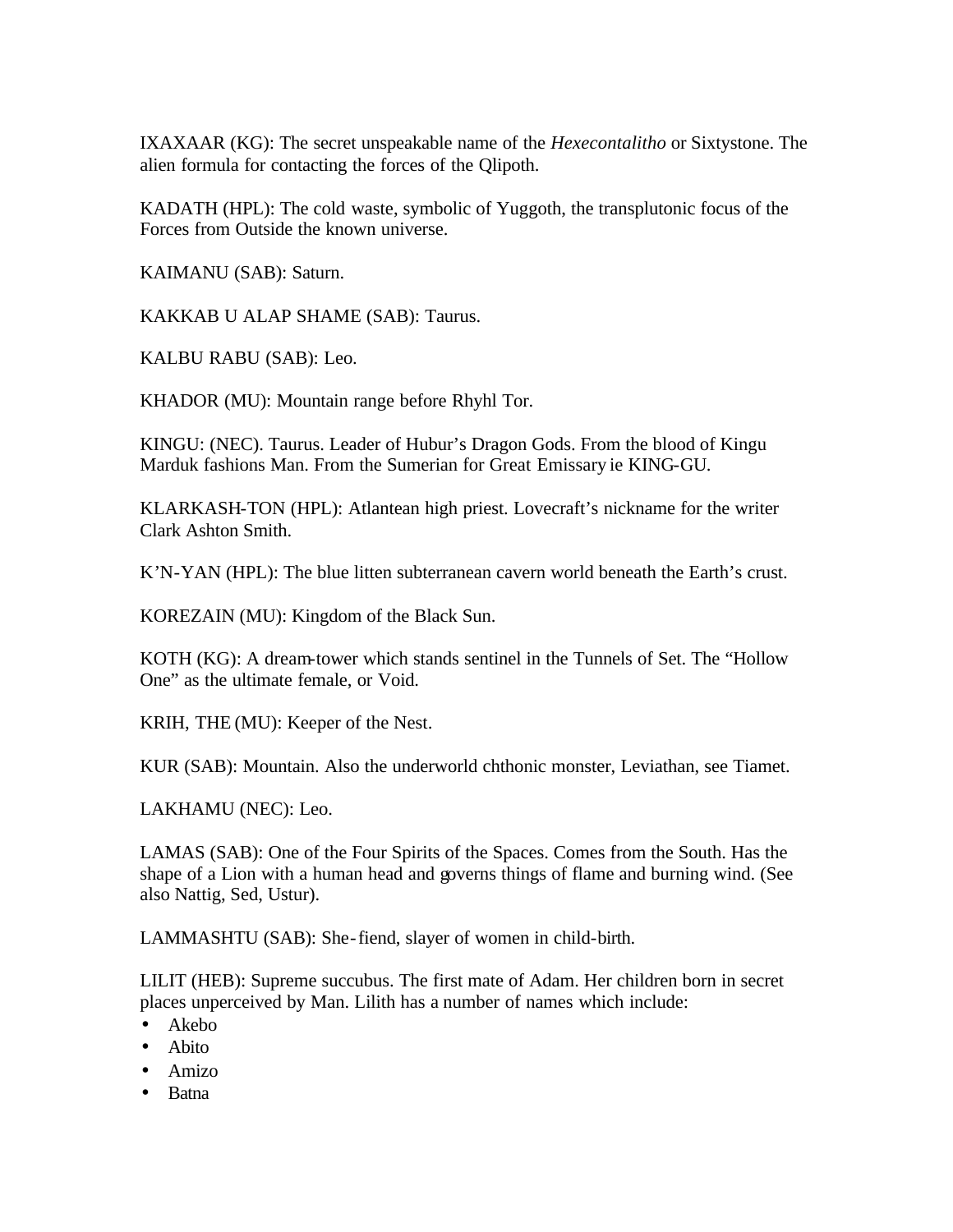- Eilo
- Ita
- Izorpo
- Kali
- Kea
- Kokos
- Odam
- Partasah
- Patrota
- Podo
- Satrina
- Talto

LENG, ABOMINABLE PLATEAU OF (KG): Astrally situated in Central Asia. Roerich and Lovecraft supposedly privy to its secrets.

LLOIGOR (HPL): Twin obscenity with Zhar. Came from the stars with Cthulhu. Said to have got buried alive beneath the Plateau of Sung.

LOROO (CJM): the Wanderer, the veil, the mist of obscurity. Also known as the tenuous one, the space between stars, the ever-changing place of the in-between.

LUMASHI (SAB): Sphere of the Zodiac or fixed stars.

LUVEH-KERAPHF: A priest of Bast. Robert Bloch's name for Lovecraft who adored cats.

MAGAN (NEC): The Place of Death. The West.

MARDUK KURIOS (SAB): Sphere Of Jupiter, Lord of magicians. The slayer of Tiamet with the Arrow of Enki. The sixth gate of the Zonei. The Lord of fifty names (in order):

- *Marduk* Lord of all Lords
- *Marukka* Knowledge of all
- *Marutukku* Master of the Arts of Protection
- *Barashakushu* the Worker of Miracles
- *Luggaldimmerankia* Master of Order from Chaos
- *Nariluggaldimmerankia* the Watcher
- *Asaruludu* wielder of the Flaming Sword
- *Namtillaku* the knowledge of the Dead
- *Namru* Wisdom and Knowledge. The science of metals
- *Asaru* Knowledge of all plants and trees
- *Asarualim* Secret wisdom and Light for darkened places
- *Asarualimnunna* the knowledge and power of battle
- *Tutu* Joy
- *Ziukkinna* Knowledge of the Stars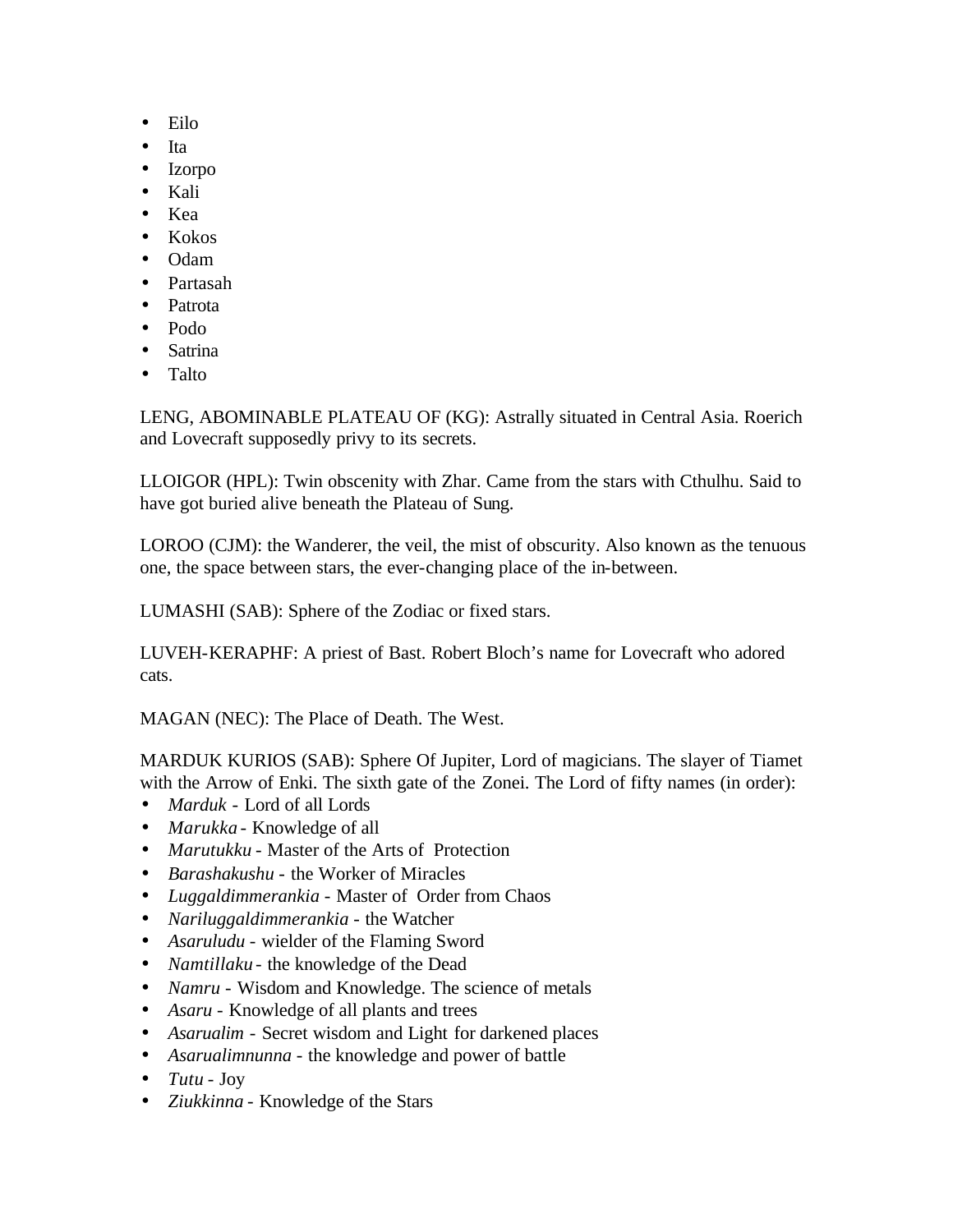- *Ziku* Knowledge of the secrets of the Earth
- *Agaku* the power to give (temporarily) life to the dead
- *Tuku* Lord of baneful magic
- *Shazu* Knowledge of Thought
- *Zisi* the peace-maker
- *Suhrim* Slayer
- *Suhgurim* seeker of enemies
- *Zahrim* Warrior, Destroyer
- *Zahgurim* Slayer (by unnatural means)
- *Enbilulu* Knowledge of the secrets of water
- *Epadun* the Seeker of Water
- *Enbilulgugal* Knowledge of cultivation
- *Hegal* Knowledge of the metals of the earth and of the plough
- *Sirsir* Destroyer of Tiamet
- *Malah* Lord of Bravery and Courage
- *Gil* the Furnisher of Seed
- *Gilma* Founder of cities
- *Agilma* Bringer of rain
- *Zulum* Knowledge of planting and commerce
- *Mummu* the Knowledge of beginnings
- *Zulummar* Strength
- *Lugalabdubur* Destroyer of the Gods of Tiamet
- *Pagalguenna* Infinite Intelligence
- *Lugaldurmah* Watcher of the Skies
- *Aranunna* Giver of Wisdom
- *Dumuduku* Possessor of the Wand (power) of Lapis Lazuli
- *Lugalanna* the Power of the Eldest of the Elder Ones. Knows the Essence of the Ancient Ones
- *Lugalugga* Knowledge of the Essence of ALL spirit
- *Irkingu* the power to capture the Kingu
- *Kinma* Judge and Lord of the Gods
- *Esizkur* Knowledge of the measure of ALL life
- *Gibil* the power of fire and the forge
- *Addu* Storm maker
- *Asharru* Intelligence of future and things past
- *Nebiru* the spirit of the gate of Marduk
- *Ninnuam* Judger of Judgements, Decider of Decisions.

MASHU (NEC): The mountains also called Shadu, the hiding place of the serpents of Kur.

MASKIM XUL (SAB): The Lier in wait, evil fiend.

MASTABARRU: (SAB): Mars.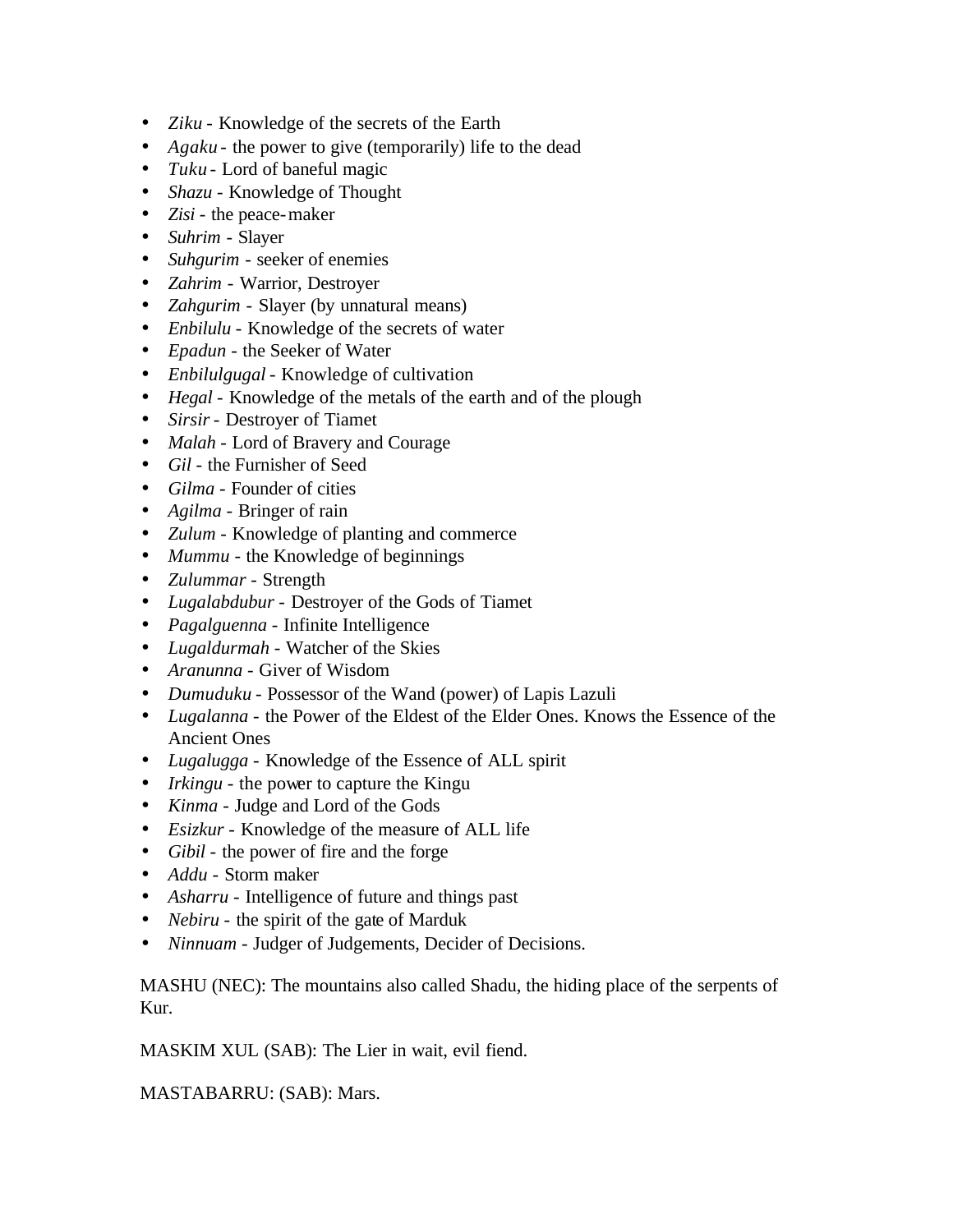MEGOR-MARDUK (CJM): Mass and density and weight. The stuff of neutron stars. He pulls and draws into himself. He represents the gravity of the abyss, the dragger down of souls that weigh more than a feather. His final act equates to entropy. The guardian to test the Will, for Will alone can pass beyond his power. Invoke him seldom, then with exquisite care.

MUSARUS (SM): An abomination. Term applied by Berosus to the messengers from Sirius, or Great Old Ones, in amphibious form.

NAGRIKSHAMISH (CJM): The unbridled one, pure force, the Berserker. He transcends himself, he transcends reason. Shiva and Mars. The lightning bolt. He needs no invocation, he dwells within you.

NANNA (SAB): Also known as Sin. The sphere of the Moon. The oldest of the Wanderers. The father of the Zonei. The first of (seven) gates.

NAR MATTARU (SAB): The Great underworld Ocean. Also known as Absu, or abyss.

NATH-HORTHATH (HPL): Great Old One worshipped in Celephais.

NATTIG (SAB): One of the Four Spirits of the Spaces. Comes from the West and from the Sea. Has the shape of an Eagle with a human body and the face and claws of an Eagle. (See also Lamas, Sed, Ustur).

NEBO (SAB): Sphere of Mercury, guardian of the gods. The second gate of the Zonei.

NECRONOMICON (HPL): *The Book of the Law of Dead Names*. Originally known as *Al Azif.*

NEG (NEC): One of the twin offspring of Yog-Sothoth and Shub-Niggurath.

NEPHILIM (HEB): Giants. A name meaning the Great Old Ones.

NERGAL (SAB): Sphere of Mars. God of war and the spiller of blood. An agent for the Ancient Ones, for he dwelt in Cutha for a time. The fifth gate of the Zonei.

NEXHAGUS (CJM): A fire being, kindler of the suns. Uncontrolled change. Caprice and whim and unthought. The elder jester, the cruelty of laughter and its balm. He designed the minds of Man and may play the brother of Choronzon. The first and last mask of the dance. Invoke him often, lest ye take yourselves too seriously. Invoke him not, lest laughter fly thee to thy doom and death.

NINAXAKADDU (NEC): Mistress of incantations.

NINIB (NEC): Lord of Saturn. Also known as Adar. His essence found in lead, in the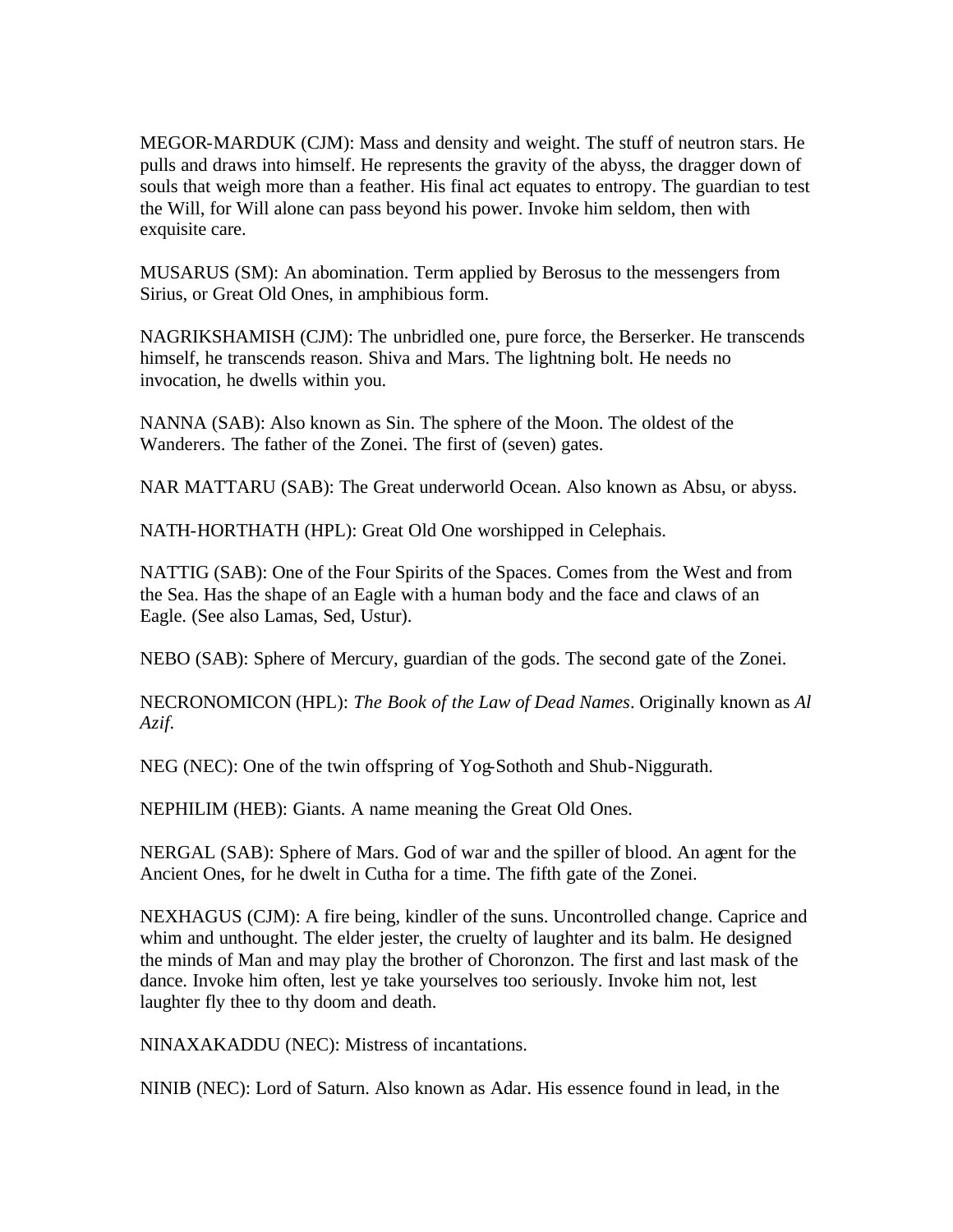burnt embers of the fire and in all dead things. The seventh and final gate of the Zonei.

NINKASZI (NEC): The Horned Queen.

NINKHARSAG (NEC): Queen of the Demons.

NINNGHIZHIDDA (NEC): The Watcher. Horned Serpent of the Deep. The Lady of the magic wand.

N'KAI (HPL): The black, lightless, subterranean cavern world beneath the Earth's crust.

NO\* (CJM). The urge to join, to become pure awareness. No\* is the formation of stars. The beginning of the hunger and the end, the one who sets into motion the spinning of the wheel of evolution. The name that withdraws all into the Night of Time.

NODENS (KG): The great god of the Deep, or of the Abyss. A form of Chozzar.

NYARLATHOTEP (HPL): Aether. The crawling chaos which mediates between the various facets of the Old Ones. Surrounded by idiot flute players. The collective anticonscious within the alternate dimension. The messenger of the Old Ones. Nyarlathotep equates to the Old Ones' collective unconscious.

ONG (CAS): Lion headed.

OZAL (KG): Giant. A Great One of the Night of Time.

PA-BIL-SAG (SAB): The Hurricane. Sagittarius.

PAZUZU (SAB): Plague God.

PAROKETH (HEB): Division, veil. As *paro-koth* = "beyond the Hollow One". A veil of the secret gateway to Universe B.

QHE (MU): A term implying hunger, annihilation.

QLIPHOTH (HEB): Literally, the shells or shadows of the dead.

RE'U KINU SHAME U TU'AME RABUTI (SAB): The Viper. Gemini.

RHAN-TEGOTH (HPL): A Great Old One who came to Earth from Yuggoth.

RHYHL TOR (MU): A gateway to multispace. The sphere of R'lyeh *above* the waters.

R'LYEH (HPL): The sunken city in which Cthulhu lies dreaming. A form of the subconscious, the Abode of the Forgotten Ones.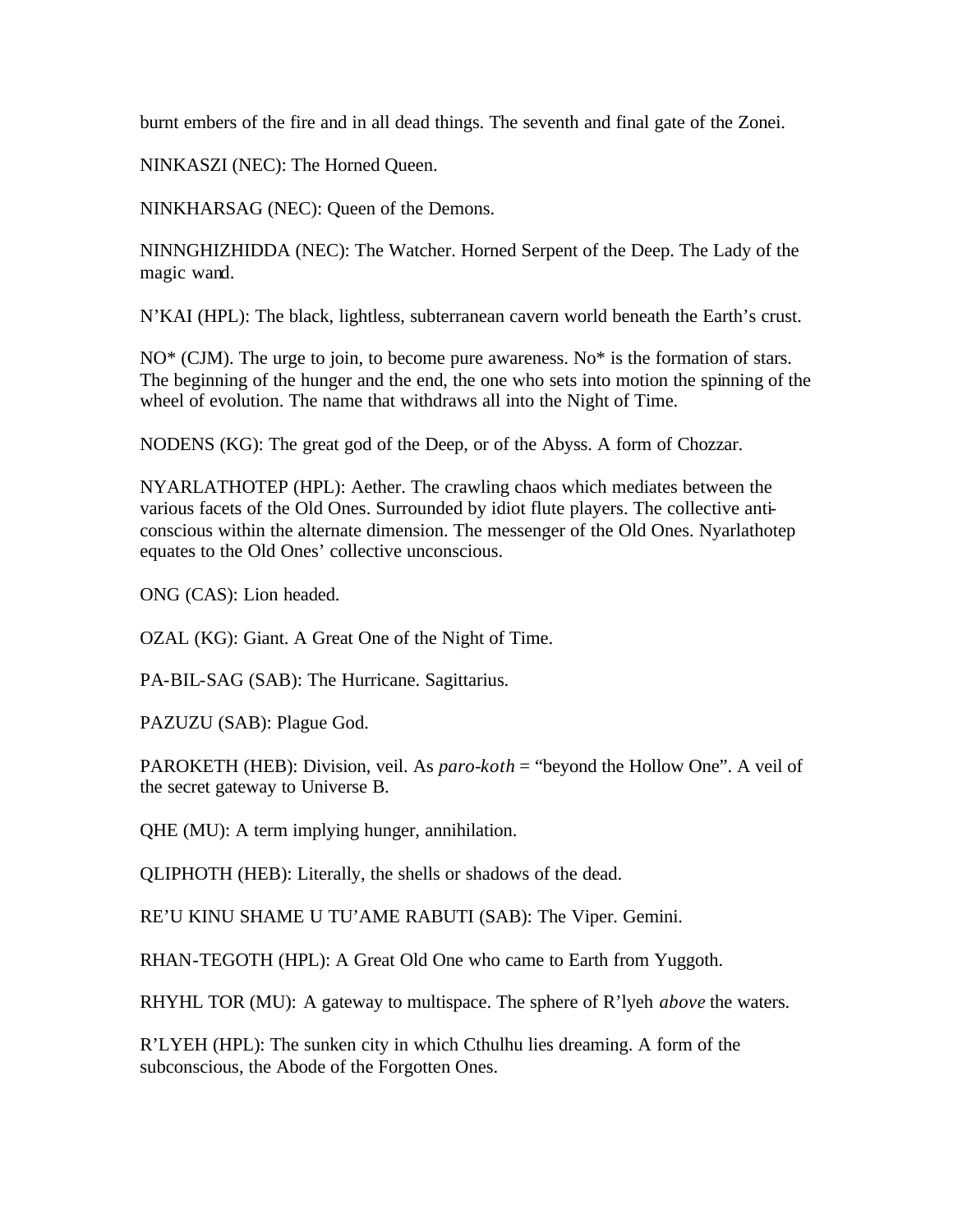SADICH (MU): A crown as a *linking cipher,* and a component of *The Aaton Lens*, once an access to the Forgotten Ones.

SANECH (MU): The Pit of Screams. Abode of madness.

SED (SAB): One of the Four Spirits of the Spaces. Comes from the East. Has the shape of a Bull with a human face. (See also Lamas, Nattig, Ustur).

SHADU: See Mashu.

SHAKUGUKU (NEC): Queen of the Cauldron, the Shattered Bowl of the Sages.

SHAMMASH (NEC): Lord of the Sun. God of Light and Life. Sometimes called Uddu. The fourth gate on the Ladder of Lights. From the Assyrian Shamash as Sun with winged disc as symbol.

SHOGGOTHS (HPL): The created servants of the Old Ones. Normally shapeless entities composed of a viscous jelly which looks like an agglutination of bubbles. Shoggoths are about 5m. in diameter.

SHE: (CJM): The fair dancing one, our line extended to the end. The Bird of Power, and the Hawk, as bird of Will invoked by the symbols of the Vulture on the Tower of Silence.

SHINING TRAPEZOHEDRON, THE (HPL): An egg shaped crystal fashioned in dark Yuggoth, associated with the worship of Nyarlathotep. Said to have come down through Lemuria, Atlantis, and thence into ancient Egypt.

SHIRU (SAB): The Whirlwind. Virgo.

SHITTU (SAB): The Snake. Cancer.

SHUB-NIGGURATH (NEC): The Great Black Goat of a Thousand Young. The earthly manifestation of the Old Ones. Consort of Yog-Sothoth. Conceived the twins, Neg and Yeb. Shub-Niggurath represents the Old Ones' manifestation in our dimension.

SIN (SAB): See Nanna. The Moon.

SIXTYSTONE, THE (KG): See Ixaxaar.

S'NGAL (HPL): Sentient gas in a region of space where form does not exist.

SODAGUI (CAS): See Tsathoggua.

SUNG, PLATEAU OF (HPL): Place of the Tcho-Tcho people. Supposedly in Burma.

SUXUR MASH (SAB): The Fish-Man. Capricorn.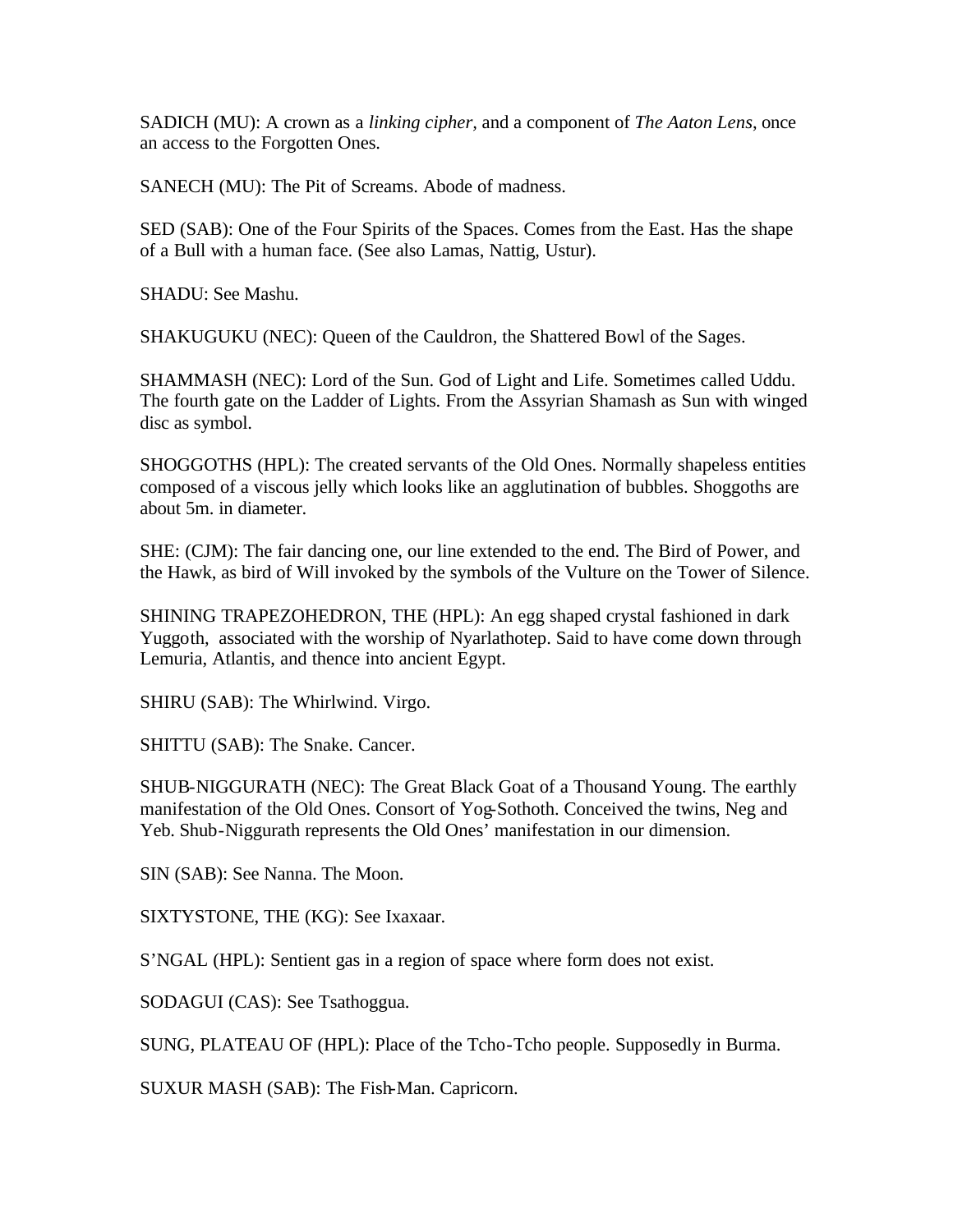TAG'N (MU): Literally, "knowledge held within design" and centre point.

TALPHA (MU): A sacred (and taboo) place of water and dreams. An intersection of Matrix in which changes occur with Will.

TANITH: The Great Dragon.

TARKHAN (MU): The Dark Lord, God of Storm, the Lord of Thunder from the mountains.

TCHO-TCHO PEOPLE, THE (HPL): Live in the ancient city of Alaozar on the Plateau of Sung. The minions of Lloigor and Zhar.

TIAMET (NEC): Sphere of the Ain. The Leviathan. The great Serpent of the Sea, or the Abyss. Like the others Tiamet not dead but dreaming. See Kur.

TSATHOGGUA (CAS): Also known as Zhothaqqah, Sodagui. His head resembles that of a monstrous toad and his whole body is covered in short fur, giving the suggestion of both the bat and the sloth. Tsathoggua comes from N'Kai. The Hyperborian worshippers of Tsathoggua relate to the fertility cults of Hekt in ancient Egypt (K.G. *Outside the Circles of Time*).

TZAGESH (MU): An Opener of the Way, serpent skinned and dagger edged*.* Possibly a variation of the elder god No\*.

. UB (NEC): See Ar.

UBBO-SATHLA (CAS): The source and the end. Before the coming of Zhothaqqah or Yok-Zothoth or Kthulhut from the stars, Ubbo-Sathla dwelt in the steaming fens of the new made Earth. A mass without head or members spawning the grisly prototypes of terrene life. And all earthly life, so says "The Book of Eibon" shall go back at least through the great circle of time to Ubbo-Sathla.

UDDU (NEC): See Shammash.

UMUNPADDU (SAB): Jupit er.

UMR-AT-TAWIL (HPL): "He who guardeth the Gateway", the most Ancient One.

UR (NEC): See Arra.

URUKU (NEC): The seven larvae, the children of the underworld. Their place exists outside our place and between the angles of the Earth. They lie in wait.

UR, WINGS OF (MU): A sigil of power, not unlike the Voodoo *marassas* in image*,* with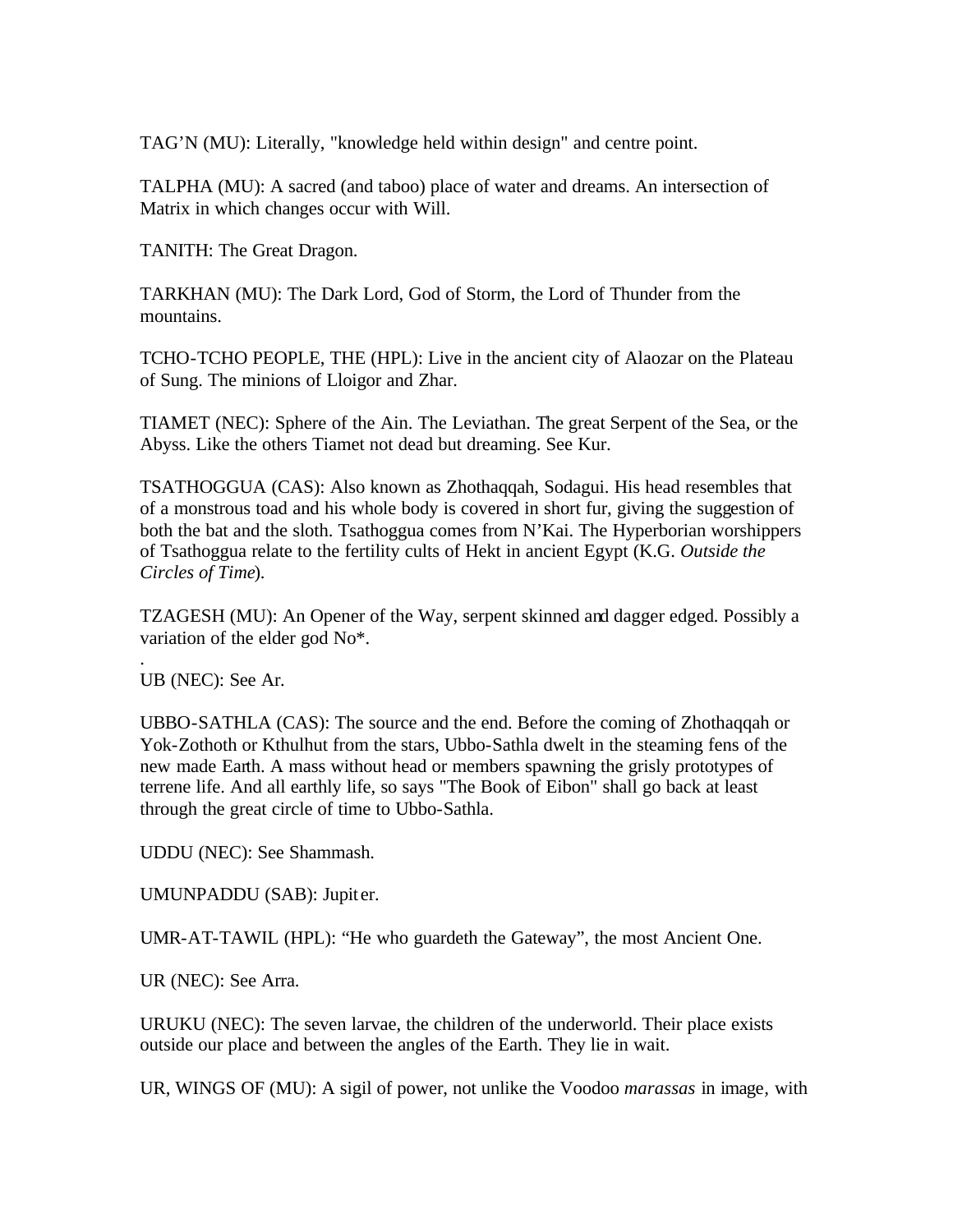specific attributes of the number 436.

USTUR (SAB): One of the Four Spirits of the Spaces. Comes from the north. The most ancient of the four, a Great Lord of the World. Holds human shape. (See also Lamas, Nattig, Sed).

UTU (SAB): Sphere of the Sun.

VEL (MU): Synchronicity.

VEL QHE LORES (MU): The First Born. Spinners/singers of pulse. Created the gate of Orion.

VEL TAG'N: (MU): Centre point of matrix. The space of the Bindu Pearl and its Mani pulse.

XASTUR (NEC): Demoness, slayer of men whilst they sleep. Beloved of the Ancient Ones.

XEXANOTH (CAS): The Lurking Chaos.

XUBUR (SAB): Aries.

YCHRONOS (KG): The substrate of Time which operates conjointly with Cthonos.

YEB (NEC): One of the twin offspring of Yog-Sothoth and Shub-Niggurath.

YIG (HPL): Serpent God, early form of Quetzacoatl. Kenneth Grant refers to Yig as a lunar serpent attributed to the 9th power-zone, Yesod.

YITH (HPL): The Great Race of Yith, entities of pure mind, migrate across the ages, inhabiting the bodies of race after race. Supposed to live in a pre-historic city in the wastes of inner Australia.

YOG-SOTHOTH (NEC): Fire (active). The vehicle of chaos, the gate of the void, attributed to aeons. The ibis. Yog-Sothoth represents the Old Ones' aeonic current.

YOTH (HPL): The red litten subterranean cavern world beneath the Earth's crust.

YUGGOTH (KG): Literally means the Aeon of Goth or Guth. In Sanskrit YUG or YUGA means "age" or "aeon". Equates to Pluto, the planet ascribed to Kether. Yuggoth is the dark side of Kether.

ZHOTHAQQAH: (CAS). See Tsathoggua.

ZI (SAB): Spirit.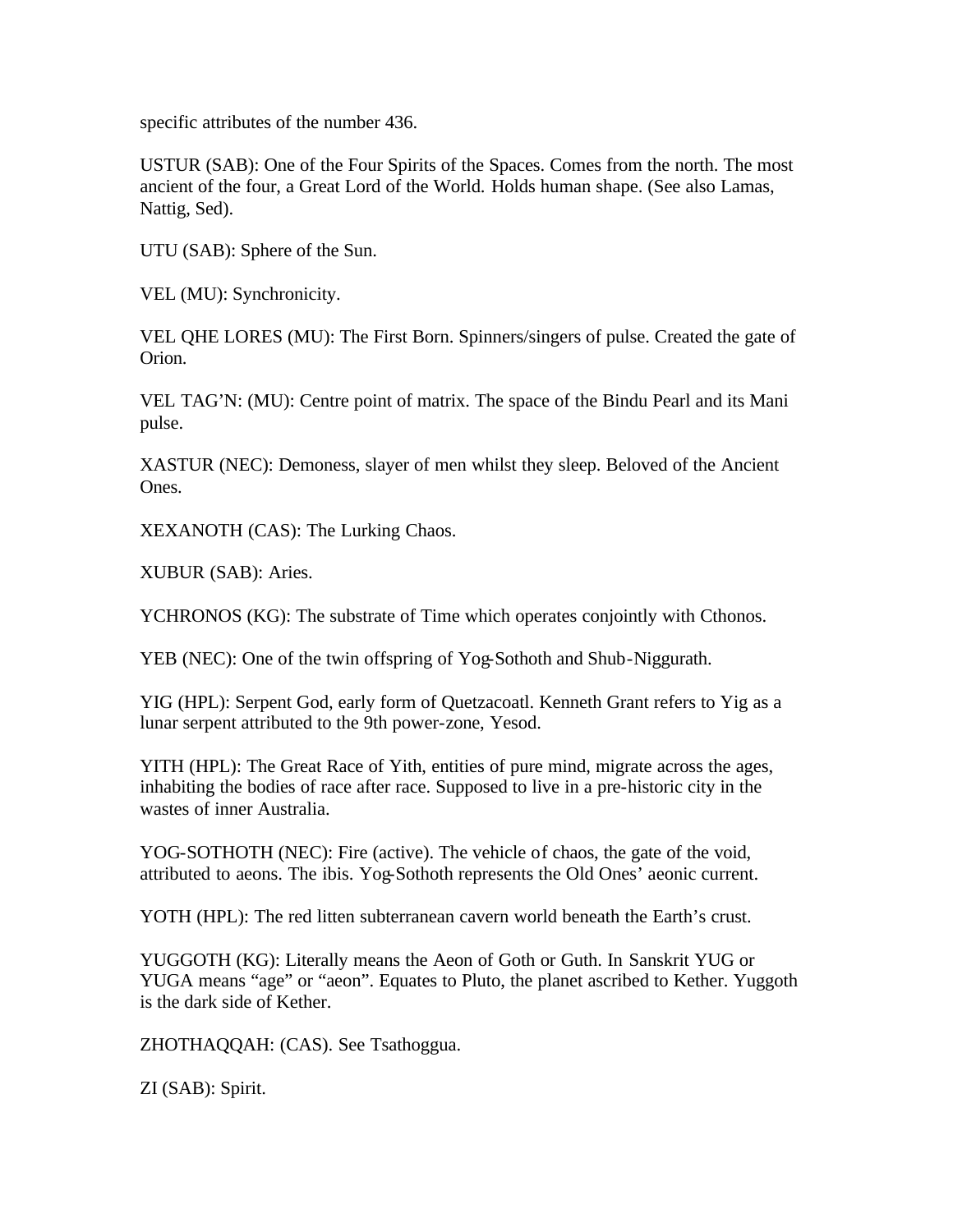ZHAR (HPL): The twin obscenity with Lloiger. Came from the stars with Cthulhu. Said to have been buried alive beneath the Plateau of Sung.

ZIBANITUM (SAB): The Ravening Dog. Libra.

ZONEI (NEC): A Greek word referring to planetary or heavenly bodies with set, *zoned,*  courses and spheres.

ZYANET'HUL (MU): The power of Cthulhu with opened eye.

## APPENDIX.

C/k/qabalistic correspondences for the Forgotten Ones: (courtesy of "Outside the Circles of Time" by K. Grant)

Kether: Pluto - Yuggoth. Chokmah: Neptune - Kadath. Binah: Saturn - Cthulhu/Set-Sothoth. Daath: Uranus - Yog-Sothoth. Chesed: Jupiter - Nodens. Geburah: Mars - Hastur. Tiphareth: Sol - Azathoth. Netzach: Venus - Shub-Niggurath. Hod: Mercury - Nyarlathotep. Yesod: Moon - Yig. Malkuth: Earth - Geh.

The Solar System:

The Sun as SHAMMASH, UDDU, UTU. The Moon as NANNA, SIN. Mercury as GUDUD, NEBO. Venus as DLIBAT, INANNA. Earth as GEH. Mars as MASTABARRU, NERGAL. Jupiter as MARDUK KURIOS, UMUNPADDU. Saturn as ADAR, CYKRANOSH, KAIMANU, NINIB. Uranus as YOG-SOTHOTH. Neptune as KADATH. Pluto as YUGGOTH.